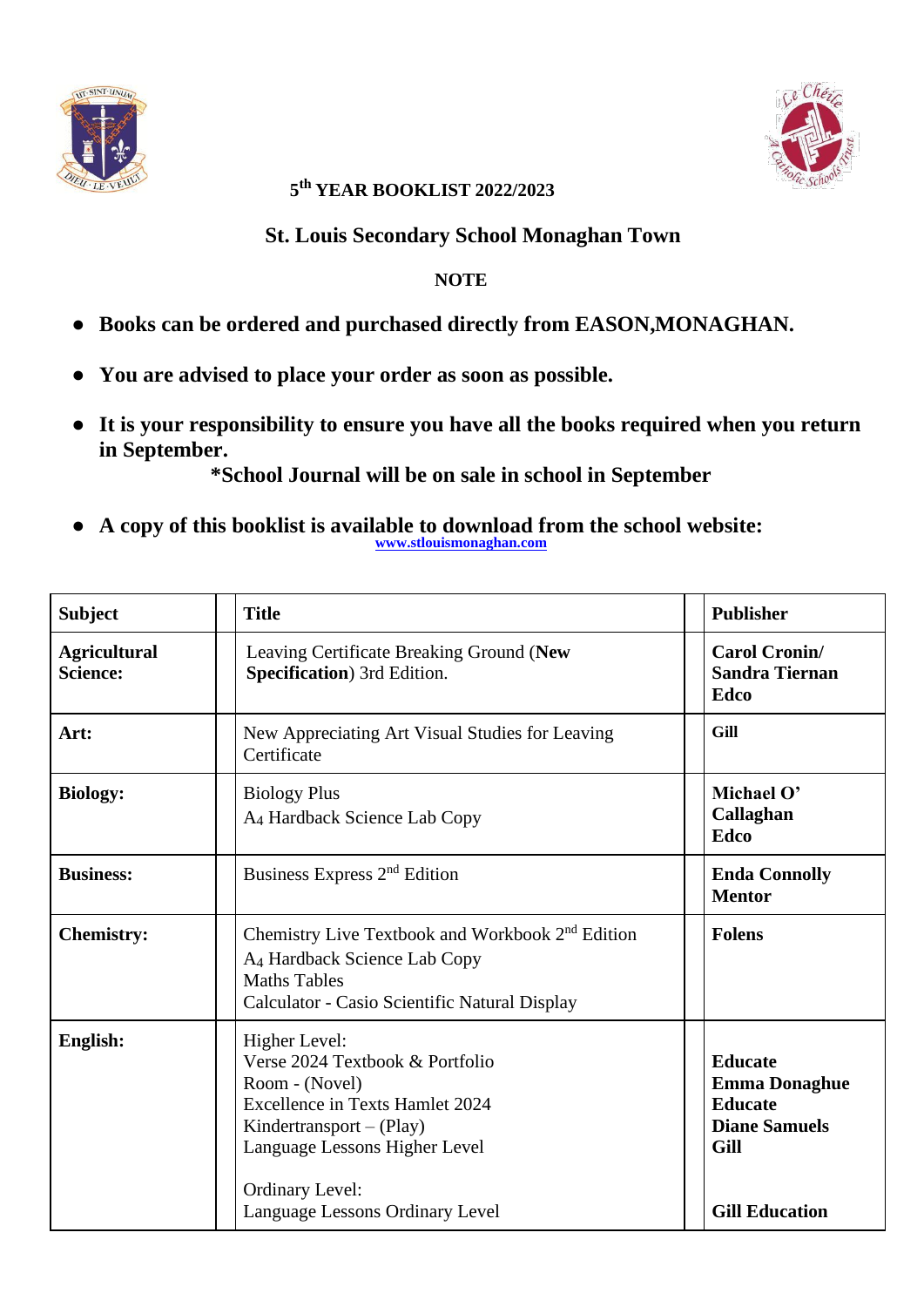|                              | Verse 2024 Ordinary Level<br>Room - (Novel)<br>A Raisin in the Sun (Play)                                                                                                    | <b>Educate.ie</b><br><b>Emma Donaghue</b><br><b>Lorraine Hansberry</b> |
|------------------------------|------------------------------------------------------------------------------------------------------------------------------------------------------------------------------|------------------------------------------------------------------------|
| French:<br><b>All Levels</b> | Tout va Bien Textbook and CD's 2019 Edition: 3rd<br>Edition.<br>Ecoutez Bien 2 LC Listening Exercises Text and CDs<br>Any French - English Dictionary.                       | <b>Folens</b><br><b>Folens</b>                                         |
| German:<br><b>All Levels</b> | Deutsch Komplett (2nd Edition)<br>Any German - English Dictionary.                                                                                                           | <b>Folens</b>                                                          |
| Geography:                   | Landscapes Core Units and Human Elective                                                                                                                                     | Declan Fitzgerald &<br><b>PJ White - Gill</b>                          |
| <b>Guidance:</b>             | Reach+<br>Folder and Refill pad                                                                                                                                              | <b>Careers Portal</b>                                                  |
| <b>History:</b>              | Modern Europe and the Wider World. [4th Edition]<br>Modern Ireland 4th Edition                                                                                               | <b>Gill Education</b><br><b>Gill Education</b>                         |
| <b>Home Economics:</b>       | <b>Complete Home Economics</b><br>Complete Home Economics Exam Skillbuilder/<br>Workbook                                                                                     | <b>Gillick/Healy</b><br>educate.ie                                     |
| Irish:                       | Ardleibhéal:<br>Fiúntas Nua Higher Level<br>An Triail                                                                                                                        | <b>Edco</b>                                                            |
|                              | Gnáthleibhéal:<br>Fuinneamh Ordinary Level                                                                                                                                   | Edco                                                                   |
| <b>Maths:</b>                | <b>Higher Level:</b><br>Active Maths 4. Books 1 & 2 and Activity Book, 2nd<br>Edition<br><b>Maths Tables</b><br>Calculator- Casio Scientific Natural Display<br>Geometry Set | <b>Folens</b>                                                          |
|                              | <b>Ordinary Level:</b><br>Active Maths 3. Books 1 & 2 and Activity Book.<br><b>Maths Tables</b><br>Calculator- Casio Scientific Natural Display<br>Geometry Set              | <b>Folens</b>                                                          |
| <b>Music:</b>                | <b>Bach: Cantata BWV78</b><br>Tchaikovsky: Romeo and Juilet Fantasy Overture<br>Queen: Bohemian Rhapsody<br>Barry: Piano Quartet No.1<br>Scores are optional                 |                                                                        |
| <b>Physics:</b>              | Real World Physics Textbook and Workbook<br>A4 Hardback Science Lab Copy                                                                                                     | <b>Folens</b>                                                          |